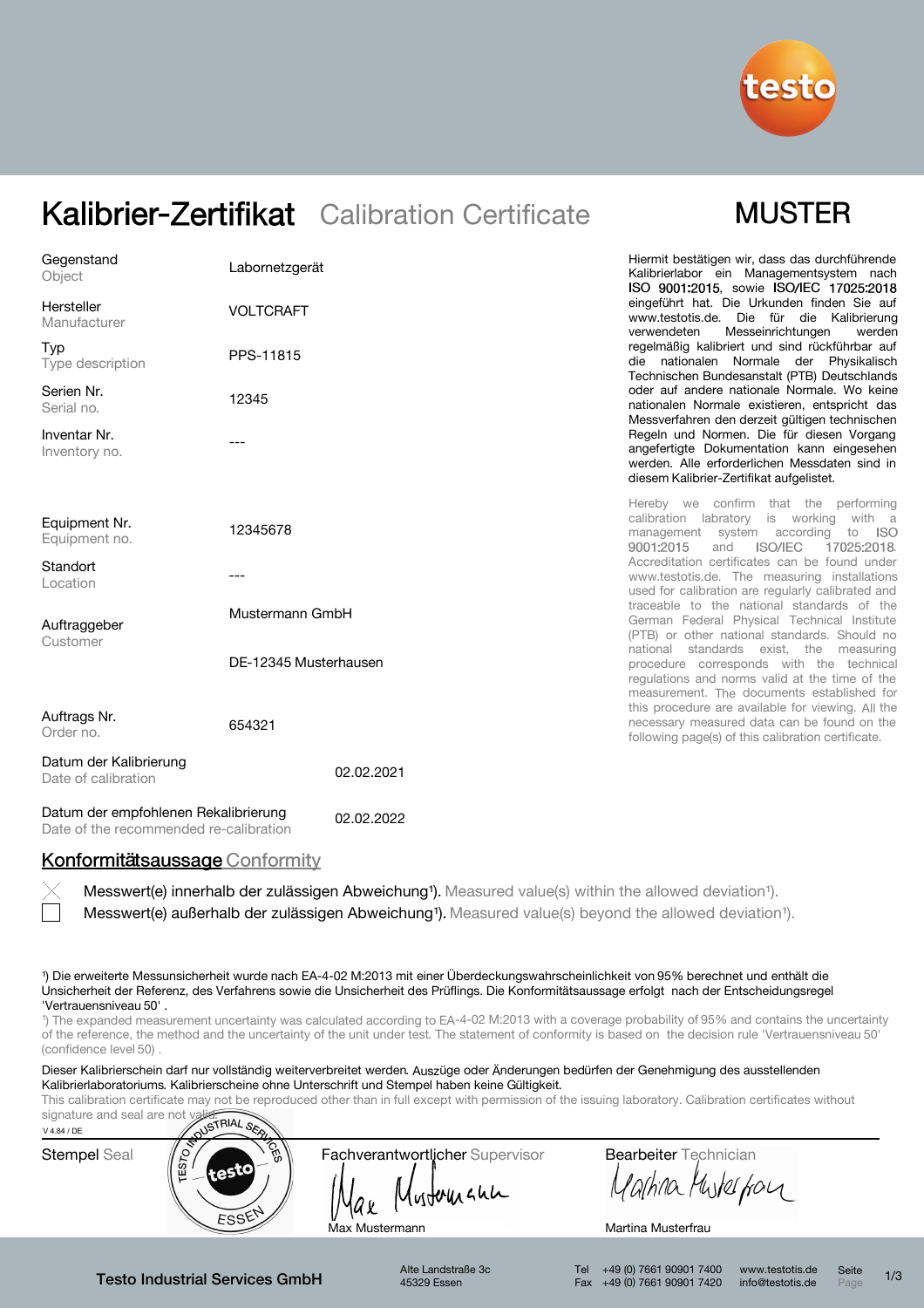

# Kalibrier-Zertifikat Calibration Certificate

# **MUSTER**

### **Messeinrichtung Measuring equipment**

| Referenz                          | Rückführung         | Rekal.    | Zertifikat-Nr.  | EQ-Nr.   |
|-----------------------------------|---------------------|-----------|-----------------|----------|
| Reference                         | <b>Fraceability</b> | Next cal. | Certificate-no. | EQ-no.   |
| Digital Multimeter Agilent 34401A | 15070-01-06 2020-10 | 2021-10   | E137025         | 13057264 |

Referenzzertifikate sind auf www.primasonline.com abrufbar Reference certificates are available at www.primasonline.com

#### **Umgebungsbedingungen Ambient conditions**  $(22 + 3)$   $(32 + 3)$

| <b>Temperatur</b> Temperature                 | $(23 \pm 3) °C$ |
|-----------------------------------------------|-----------------|
| <b>Relative Luftfeuchte Relative Humidity</b> | (2070) %        |

## **Messverfahren** Measuring procedure

### Die Kalibrierung erfolgt durch Vergleich der Anzeige des Kalibriergegenstandes mit den durch die Kalibriergeräte/Normale dargestellten Messwerten.

The calibration is performed by direct comparison of the measured values of the calibration article with the reference-, or working-standard.

Prüfprozedur Procedure F:Voltcraft:PPS-11815:34401:1282 / Rev.:4.1

**Messergebnisse** Measuring results

Seite Page 3 bis to 3

## Besondere Bemerkungen Special remarks

---